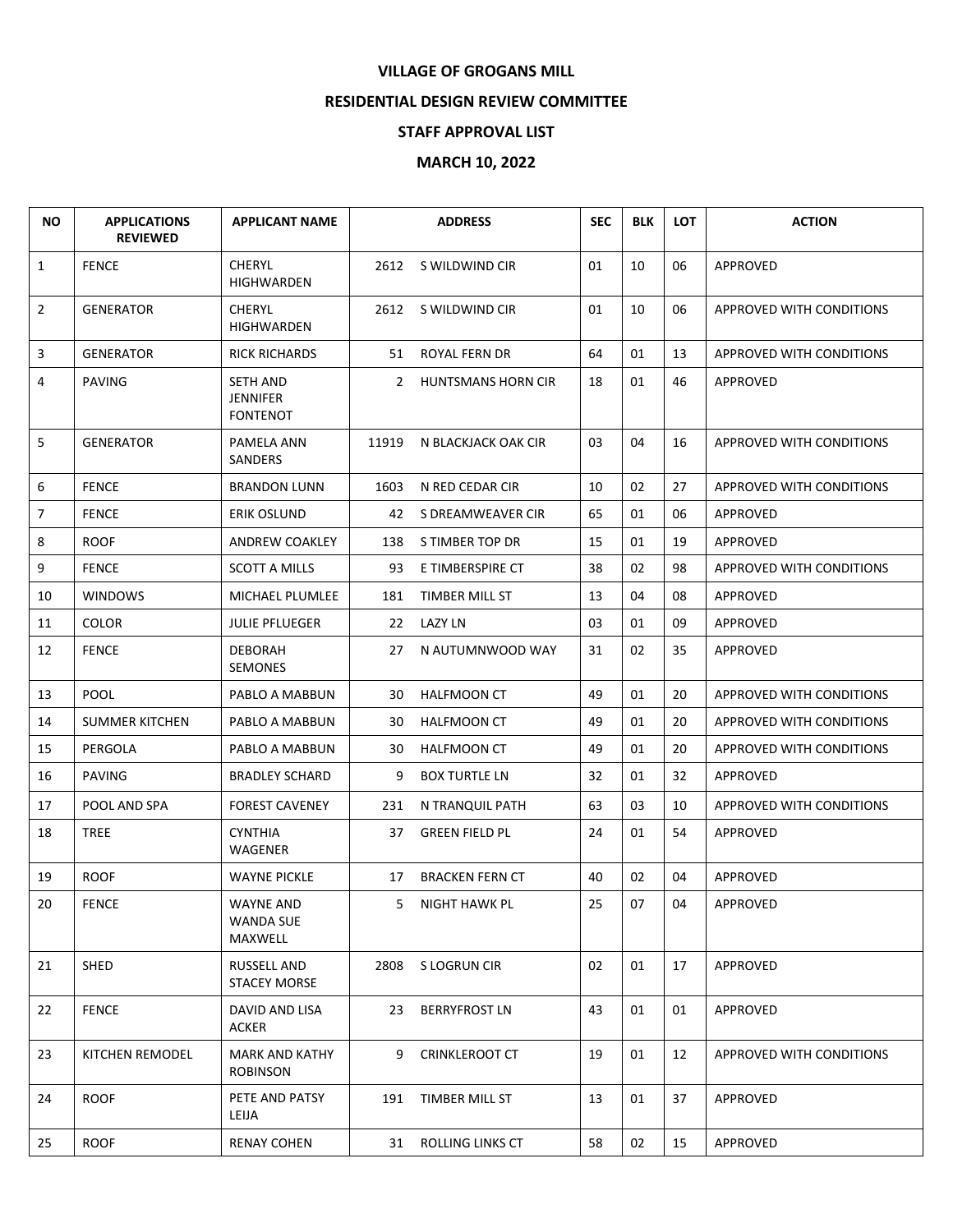| 26 | <b>COLOR</b>          | <b>WILLIAM AND</b><br><b>MARY JONES</b>             | 1924 | <b>FOXTAIL PL</b>      | 04 | 02 | 16 | APPROVED                        |
|----|-----------------------|-----------------------------------------------------|------|------------------------|----|----|----|---------------------------------|
| 27 | <b>FENCE</b>          | BRYAN AND DANA<br>BARBEAU                           | 21   | <b>MARSH MILLET CT</b> | 28 | 06 | 58 | <b>APPROVED WITH CONDITIONS</b> |
| 28 | <b>COLOR</b>          | MILLARD AND<br>KARMA FEWELL                         | 16   | <b>FIELD FLOWER CT</b> | 42 | 02 | 16 | APPROVED                        |
| 29 | <b>FENCE</b>          | <b>VITO GALIUNAS</b>                                | 43   | <b>WATERTREE CT</b>    | 44 | 03 | 08 | APPROVED                        |
| 30 | <b>DOOR</b>           | MILLARD AND<br><b>KARMA FEWELL</b>                  | 16   | FIELD FLOWER CT        | 42 | 02 | 16 | <b>APPROVED</b>                 |
| 31 | REMODEL               | JEFFREY AND<br>TRAXY SOLAK                          | 26   | <b>MILL POINT PL</b>   | 67 | 01 | 27 | <b>APPROVED WITH CONDITIONS</b> |
| 32 | ROOM ADDITION         | CASEY AND<br>ANNETTE CARSON                         | 15   | N LONSPUR DR           | 45 | 04 | 01 | APPROVED WITH CONDITIONS        |
| 33 | PATIO COVER           | <b>CASEY AND</b><br><b>ANNETTE CARSON</b>           | 15   | N LONSPUR DR           | 45 | 04 | 01 | <b>APPROVED WITH CONDITIONS</b> |
| 34 | <b>SUMMER KITCHEN</b> | <b>CASEY AND</b><br><b>ANNETTE CARSON</b>           | 15   | N LONSPUR DR           | 45 | 04 | 01 | <b>APPROVED WITH CONDITIONS</b> |
| 35 | <b>FIREPIT</b>        | <b>CASEY AND</b><br><b>ANNETTE CARSON</b>           | 15   | N LONSPUR DR           | 45 | 04 | 01 | <b>APPROVED WITH CONDITIONS</b> |
| 36 | <b>FENCE</b>          | KATHLEEN<br>DOBELMAN                                | 2    | E SHAKER LN            | 45 | 03 | 11 | <b>APPROVED</b>                 |
| 37 | CABANA                | DAVID AND LISA<br><b>MORGAN</b>                     |      | 31 STRANQUIL PATH DR   | 60 | 02 | 04 | <b>APPROVED WITH CONDITIONS</b> |
| 38 | <b>FENCE</b>          | <b>BILLY ARRINGTON</b>                              | 59   | WOOD SCENT CT          | 38 | 05 | 49 | <b>APPROVED</b>                 |
| 39 | <b>FENCE</b>          | ERIKA MENDEZ<br><b>DAVIS</b>                        | 1508 | E RED CEDAR CIR        | 10 | 01 | 42 | <b>APPROVED WITH CONDITIONS</b> |
| 40 | <b>WINDOWS</b>        | PABLO AND<br><b>VIRGINIA MABBUN</b>                 | 30   | <b>HALFMOON CT</b>     | 49 | 01 | 20 | APPROVED                        |
| 41 | <b>FENCE</b>          | WAYNE AND<br><b>WANDA MAXWELL</b>                   | 5    | NIGHT HAWK PL          | 25 | 07 | 04 | <b>APPROVED WITH CONDITIONS</b> |
| 42 | <b>COLOR</b>          | <b>MARSHALL AND</b><br>AMANDA JORDAN                | 22   | <b>WILLOWHERB CT</b>   | 18 | 01 | 40 | APPROVED                        |
| 43 | <b>SIDING</b>         | <b>MARSHALL AND</b><br>AMANDA JORDAN                | 22   | WILLOWHERB CT          | 18 | 01 | 40 | APPROVED                        |
| 44 | <b>WINDOWS</b>        | <b>MARSHALL AND</b><br>AMANDA JORDAN                | 22   | <b>WILLOWHERB CT</b>   | 18 | 01 | 40 | APPROVED                        |
| 45 | <b>COLOR</b>          | <b>CASEY THOMPSON</b>                               | 3107 | N MILLBEND DR          | 07 | 04 | 02 | APPROVED WITH CONDITIONS        |
| 46 | GAZEBO                | PETE AND MARINA<br>VALENZUELA                       | 63   | N BRISTOL GATE PL      | 69 | 02 | 06 | APPROVED                        |
| 47 | LANDSCAPING           | <b>LAURIE</b><br>YOUSSEF/MARLAU<br>R HOLDINGS       | 14   | <b>SUMMER SPRID RD</b> | 28 | 05 | 15 | APPROVED                        |
| 48 | <b>HOME REPAIR</b>    | <b>JUAN AND MARIA</b><br>O HUERTA<br><b>MORALES</b> | 31   | S HIGH OAKS CIR        | 38 | 05 | 37 | APPROVED WITH CONDITIONS        |
| 49 | PATIO COVER           | SEAN LASTOVICA                                      | 14   | SOUTHGATE DR           | 45 | 02 | 04 | APPROVED WITH CONDITIONS        |
| 50 | <b>SUMMER KITCHEN</b> | SEAN LASTOVICA                                      | 14   | SOUTHGATE DR           | 45 | 02 | 04 | APPROVED WITH CONDITIONS        |
| 51 | PIZZA OVEN            | SEAN LASTOVICA                                      | 14   | SOUTHGATE DR           | 45 | 02 | 04 | APPROVED WITH CONDITIONS        |
| 52 | <b>FIREPLACE</b>      | SEAN LASTOVICA                                      | 14   | SOUTHGATE DR           | 45 | 02 | 04 | APPROVED WITH CONDITIONS        |